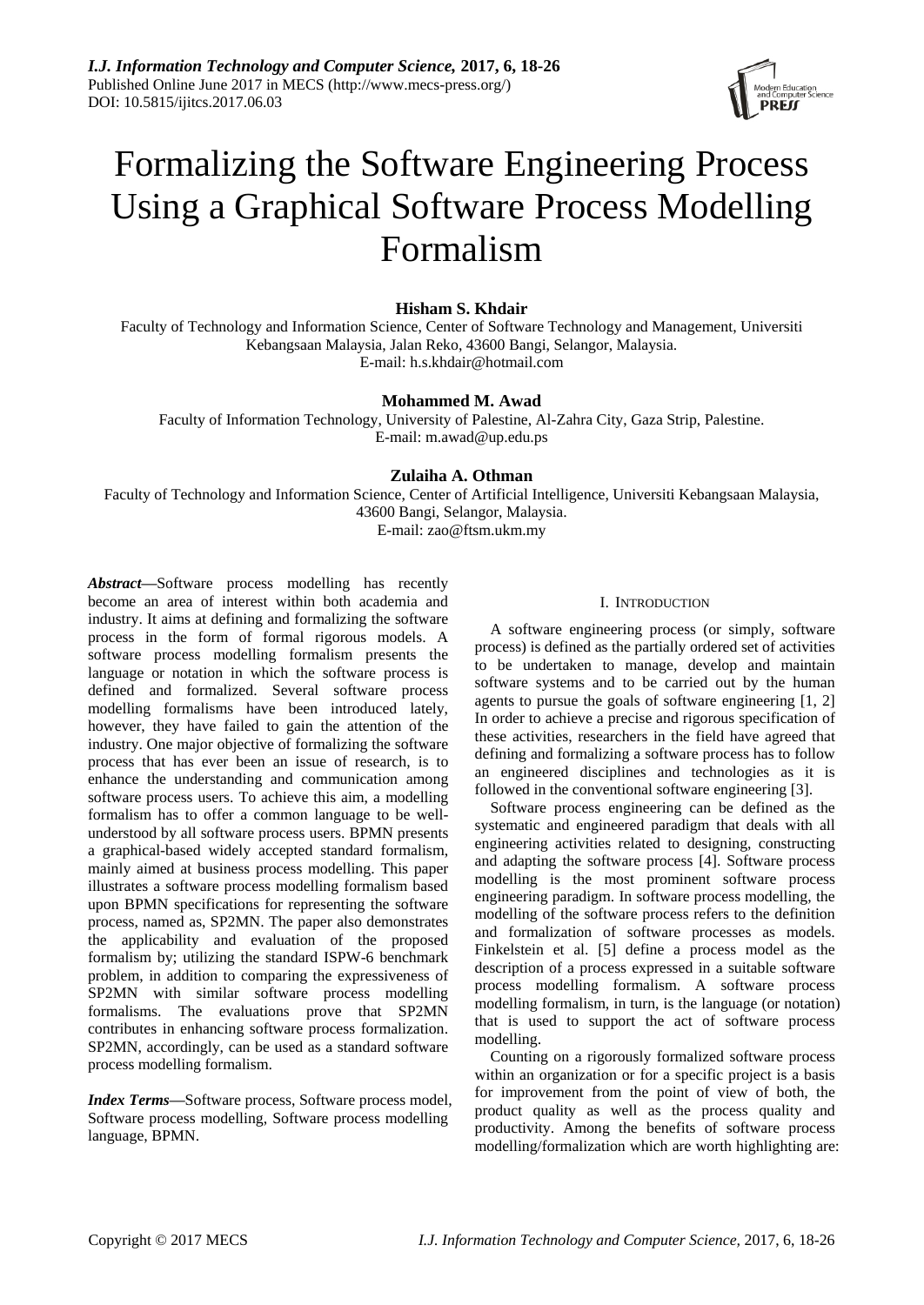providing a basis for software process analysis, evaluation and improvement, and a source of information for training new developers. Software process explicit definition enables certification, evaluation and improvement according to standards such as CMMI, which may also bring commercial benefits [6-8].

Curtis et al. [9] present some of the specific goals and benefits of software process modelling, as: facilitating user understanding and communication, providing automated execution support, or supporting software process management and improvement. Based on that, defining and/or identifying software process modelling formalism to be used is a main concern of software process modelling. The right formalism to be chosen should fulfil one of the major goals of software process modelling.

Facilitating the understanding of software process models and enhancing the communication between different software process users has been an ever existing concern in software process modelling. Software process users are of many types, ranging from, na we users such as customers and stakeholders who don't have understanding about technical issues, to software executives and developer, software engineers, project managers, etc. It is important for all those users to have a common understanding about the software process in order to communicate. Therefore, the formalism has to be easily understandable by all of such different kinds of users, and hence the most likely formalism for such an aim is a visual graphical-based SPML [10, 11].

There are several graphical-based SPMLs/Formalisms have been proposed, for example, state-transition [12, 13], petri-nets [14], IDEF-based [15], etc. Such SPMLs have practically put a quite robust emphasis on formality, strong notation, syntax and semantics. However, they have failed to present that common ground language that is familiar and acceptable by software process users and practitioners. The continuing proliferation of such firstgeneration SPMLs has naturally raised the need for standardizing software process descriptions. The success of the Unified Modelling Language (UML) standard for traditional software modelling has allured many researchers to adapt it into software process modelling, for example, the SPEM standard of OMG [16], the PROMENADE language [17], Di Nitto et al. approach [18], UML4SPM [19], and so on.

Business Process Model and Notation (BPMN) is another promising global standard for process modelling and it is presented as one of the most important components of successful Business-IT-Alignment. BPMN was mainly intended for business process modelling to provide a notation that is readily understandable by all business users, from the business analysts, to the technical developers, and to the business people. This paper deploys and adapts such a modelling techniques for the aim of software process modelling

within a new SPML, named as: Software Process Meta-Model and Notation (SP2MN). SP2MN aims to contribute in enhancing the software process understanding and communication as a major goal for software process modelling.

SP2MN provides a graphical-based notation for generic software process modelling, adapted from BPMN. The constructs and concepts of software process modelling are represented by a high-level abstract metamodel. Providing an expressive SPML was the main design objective for SP2MN, where its expressiveness is considered by its capability to express the most common software process modeling concepts [20, 21]. In order to check if SP2MN meets its design objective, an evaluation is undertaken by demonstrating and expressing the formalization of the 6th International Software Process Workshop (ISPW-6) software process example problem [22] according to SP2MN modelling specification and notation. Furthermore, the outcome models and their associated expressiveness issues are compared to the provided solutions of other SPMLs where possible.

This paper is organized as follows. Section II studies and represents the expressiveness and technical adequacy of BPMN against other modelling techniques. Furthermore, it studies the suitability of BPMN for software process modelling and identifies the extensions and enhancements to suit software process modelling if required. Section III gives an overview of SP2MN. Section IV and V provide brief descriptions of the SP2MN solution to the ISPW-6 software process problem and the Agile Scrum software process. Section VI discusses the lessons learned. Finally, Section VII presents the conclusions of the paper.

### II. BPMN SPECIFICATION

BPMN presents a graphical notation, widely accepted for business process modelling. It is maintained by the object management group (OMG) [23], which is established through other world-wide standards such as UML. It is based on a flowcharting technique, very similar to activity diagram in UML.

The primary goal behind BPMN is to provide a standard notation that is easily understandable by different kind of process users. Consequently, BPMN serves as a common language, bridging the communication gap that frequently occurs between process design and implementation.

BPMN provides a large palette of expressive notation which is able to represent the real process's elements and concepts. Table 1 below shows the graphical elements of BPMN used to express main process modelling concepts, such as: process's activities and steps, events and states, decision nodes, flow connections and interdependencies, process participants, as well as other elements.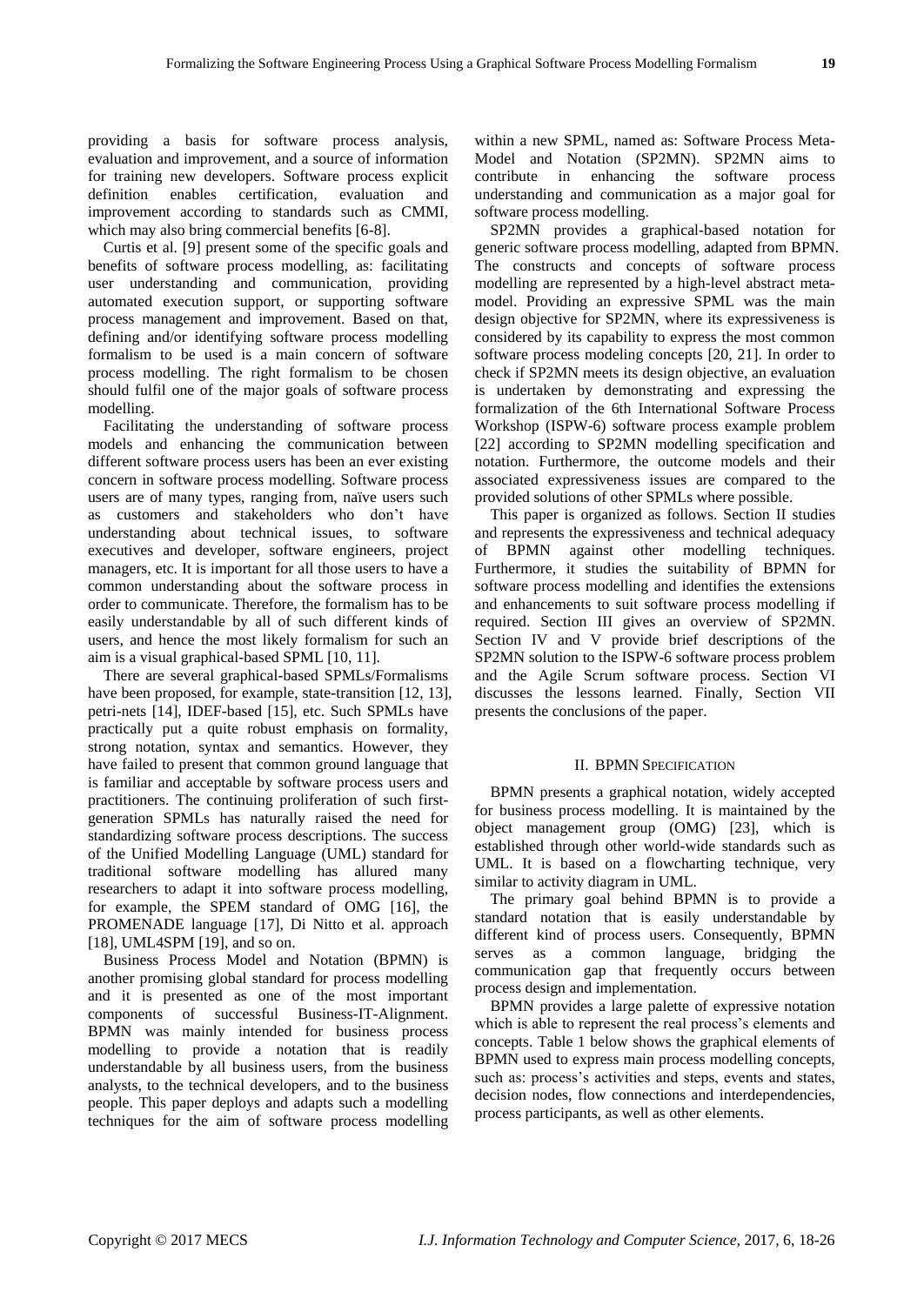| <b>Element</b>                | <b>Description</b>                                                                                                                                                                                                                                                                                                                                                                                 | Symbol                                                                                                                                                                          |  |
|-------------------------------|----------------------------------------------------------------------------------------------------------------------------------------------------------------------------------------------------------------------------------------------------------------------------------------------------------------------------------------------------------------------------------------------------|---------------------------------------------------------------------------------------------------------------------------------------------------------------------------------|--|
| <b>Activities and Tasks</b>   | An activity is a generic term for work that<br>company performs in a process. The types<br>of activities that are a part of a process<br>model are: sub-process and task. Which in<br>turn, allows more hierarchy and<br>decomposition of the process model.                                                                                                                                       | <b>SubProcess</b><br>Task<br>$\overline{+}$                                                                                                                                     |  |
| Events                        | An event is something that happens during<br>the course of a process. There are three<br>types of events, based on when they affect<br>the flow: start, intermediate, and end.                                                                                                                                                                                                                     | erminate<br>Exception<br>Message<br>Compen<br>Multiple<br>Cancel<br><b>Timer</b><br>Rule<br>Ě<br>E<br><b>Start</b><br>Intermediate<br>End                                       |  |
| Gateways/Nodes                | A gateway is used to control the divergence<br>and convergence of sequence flows in a<br>process. Thus, it will determine branching,<br>forking, merging, and joining of paths.                                                                                                                                                                                                                    | Parallel<br><b>Exclusive Decision/Merge</b><br>Complex<br>Inclusive<br>Fork/Join<br>Decision/Merge Decision/Merge<br>(AND)<br>Data-based XOR<br>Event-based XOR<br>(OR)         |  |
| <b>Flow Connections</b>       | Connecting objects are the ways of<br>connecting the flow objects to each other or<br>other information, as: sequence flow,<br>message flow, and association. While<br>sequence flow itself can be, conditional,<br>conditional, default, or exceptional flow.                                                                                                                                     | <b>Sequence Flow</b><br>Conditional<br>Sequence Flow<br><b>Sequence Flow</b><br><b>Default</b><br>↑…………………………<br><b>Sequence Flow</b><br>Message Flow<br>xceptio<br>Association |  |
| Data Objects and<br>Artifacts | Data objects provide information about<br>what activities require to be performed<br>and/or what they produce, data objects can<br>represent a singular object or a collection of<br>objects. Additional artifacts are text<br>annotations or group.                                                                                                                                               | Data<br>Text<br>Group<br>Object<br>Annotation<br>Comment                                                                                                                        |  |
| Swimlanes                     | For grouping the primary modeling<br>elements through swimlanes, this happens<br>by two means: pools and lanes. A pool is a<br>graphical container for partitioning a set of<br>activities from other pools. A lane is a sub-<br>partition within a process, sometimes within<br>a pool, and will extend the entire length of<br>the process. In BPMN they are represented<br>mostly horizontally. | Lane 2<br>Pool A<br>Lane 4<br>Lane 1<br>Lane 3                                                                                                                                  |  |

Table 1. BPMN specification - elements and notation

Compared to other standard process modelling formalisms, e.g. UML Activity Diagram [24] (for a wider comparative analysis, see [25-33]), BPMN provides a high level of ease of understanding of its process models. It also offers a comprehensive support of the control-flow and data perspectives.

Yet, BPMN brings a series of enhancements to process modeling, especially, with regards to the graphical elements used to represent the control-flow patterns and the workflow data patterns. Major enhancements concern with: exclusive, parallel and event-based gateways,

varied kind of tasks, such as human, service and business rule tasks, sequential multi-instance activity, different kinds of data objects, intermediate and non-interrupting events for a process, sub-processes, loop-processes and event sub-processes for a process, and so on. Furthermore, BPMN provides simpler graphical symbols for representation, for example, there are aspects of business processes that can be modeled in BPMN using only one symbol, but for which the representation in UML AD requires the use of a group of symbols.

It can be concluded that BPMN is a convenient, yet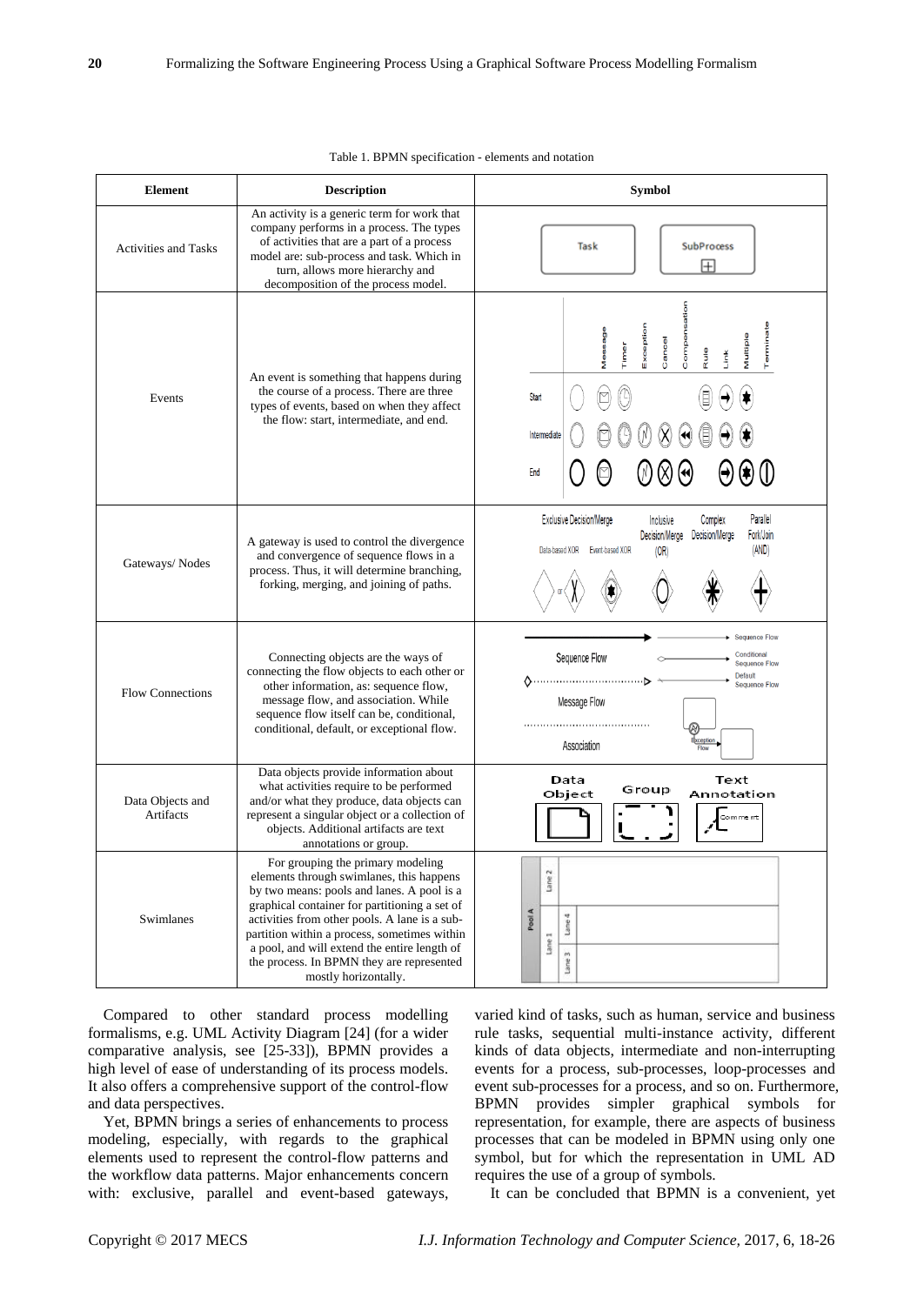promising technique for modelling and formalizing the software process. However, software process modelling has specific modelling needs, which distinguish it from business process modelling. In order to represent the actual software process in real software process modelling contexts, BPMN specifications have to be adapted and extended.

## III. SOFTWARE PROCESS MODELLING

A software process is not abstracted by only one single view. The literature of software process modelling shows several proposed software process models that intend to convey different views of the software process [34].

There are activity-oriented software process models  $(16, 35)$  which focus on the activities in the software process, where product-oriented software process models [36, 37] which concern about the software artifacts and output products of the software process. Furthermore, there are resource-focused software process models which focus on the resources that are needed or provided to the software process, as well as role-oriented software process models which concern about the skills and the responsibilities of the software process performers [16]. For more software process modelling approaches comparison, see ([38, 39]).

As a conclusion, we define [40] a set of common concepts to be included in a common software process modelling formalism, and accordingly, an expressive software process modelling language based-on BPMN has to encompass these concepts (designed in the next Section). The set of concepts are summarized in Table 2 below, where the first and second columns describe the concept, while the third relate such concept to the source software process model/s.

|  | Table 2. Defined software process modelling concepts for an expressive modelling language |  |  |  |  |
|--|-------------------------------------------------------------------------------------------|--|--|--|--|
|--|-------------------------------------------------------------------------------------------|--|--|--|--|

| Concept             | <b>Definition</b>                                                                                                                                                                                                                                                                                                                                                                | <b>Representative process model/s</b>                                                                                                                                                                                                                           |
|---------------------|----------------------------------------------------------------------------------------------------------------------------------------------------------------------------------------------------------------------------------------------------------------------------------------------------------------------------------------------------------------------------------|-----------------------------------------------------------------------------------------------------------------------------------------------------------------------------------------------------------------------------------------------------------------|
| Work Unit           | A software process defines the structured work unit to be<br>performed to develop a software system. Such work unit<br>delineate the work to be performed along a timeline or<br>lifecycle.                                                                                                                                                                                      | OPF [1], represented as "Work Unit", SPEM [2],<br>represented as "Work Definition".                                                                                                                                                                             |
| Activity            | An activity is a high level work unit. An activity models a<br>cohesive collection of tasks for manipulating one or more<br>work products. A task is therefore a type of work unit but<br>with finer granularity than an activity. Techniques state<br>how a task is to be undertaken.                                                                                           | OPF [35], represented as "Activity", "Task" and the<br>associated "Technique".                                                                                                                                                                                  |
| <b>Work Product</b> | A work product models anything of value that is created,<br>accessed and used, or modified during the performance of<br>work units. Thus, expressing the work product state is<br>essential during the software process performance. Work<br>products are of different types and themselves have many<br>representation and modelling forms.                                     | Entity Process Model [3], SPEM [16], Cossentino<br>et al. approach [4].                                                                                                                                                                                         |
| Role                | A role, models a collections of cohesive and interrelated<br>responsibilities that are played by one or more agent/actor<br>(individuals or a set of individuals).                                                                                                                                                                                                               | SPEM [16], OPF [35], represented as "Indirect<br>Producer". Bendraou et al. approach [5],<br>represented as "Responsible Role".                                                                                                                                 |
| Actor               | Is a performer that represents one or more individual<br>human actor/ agent that is assigned (i.e. by a project<br>manager) to perform one or more role. A human actor<br>might use one or more tool (i.e. software application) in<br>performing the role.                                                                                                                      | OPF [35], represented as "Direct Producer".                                                                                                                                                                                                                     |
| Stage               | A stage represents the intended timing of the performance<br>of a temporally-cohesive set of work units during the<br>enactment of a software process.                                                                                                                                                                                                                           | SPEM [16], represented as "Phase", "Iteration" as<br>subtype of an activity and consequently a work<br>definition, OPF [35], "Stage" with association to<br>work unit. Cossentino et al. approach [36],<br>represented as "Phase" with association to activity. |
| Lifecycle           | A lifecycle consists of all phases during which a single<br>system, application, or major component is produced,<br>used, and retired.                                                                                                                                                                                                                                           | OPF [35], SPEM [16].                                                                                                                                                                                                                                            |
| Context             | A context represents the situation and the intention of an<br>actor at a given moment of the project. The key concepts<br>of Context that it is composed of a Situation and an<br>Intention. The situation is a part of a work product under<br>a specific circumstance. The intention represents the<br>objective that an actor wants to achieve according to the<br>situation. | Ralyte et al. approach [6], SO2M [7], NATURE [8].                                                                                                                                                                                                               |

### IV. SP2MN: A BPMN-BASED SOFTWARE PROCESS MODELLING FORMALISM

Software Process Meta-Model and Notation (SP2MN) is a software process modelling language. SP2MN is

mainly a software process modelling language which is based on, adapted and extended BPMN 2.0 notation to suit the software process modelling context, as discussed previously in the last two sections.

As a language, it is composed of syntax and semantics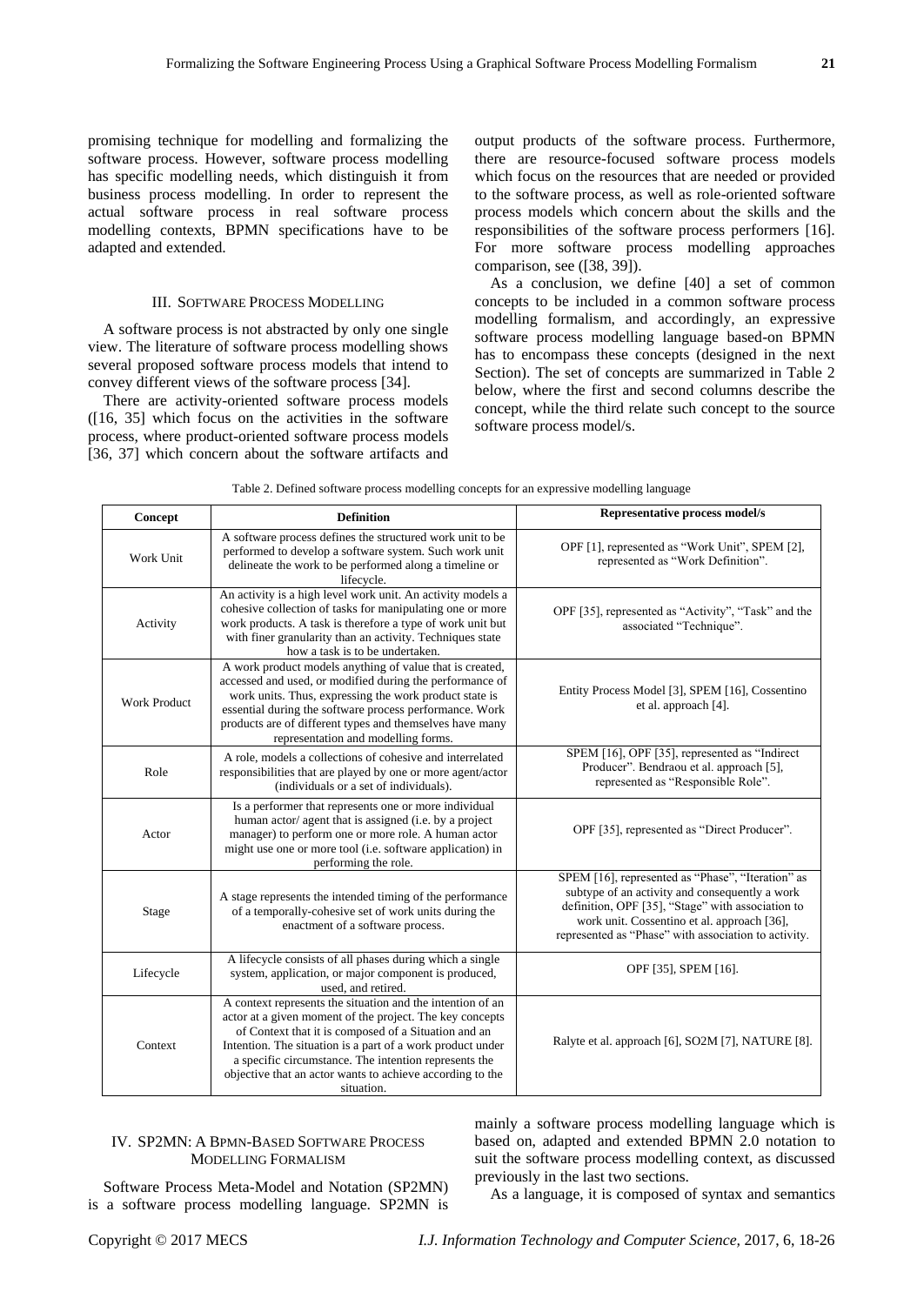[44]. The syntax of a language means the structure of that language. The syntax is also divided into two types. The abstract syntax in SP2MN presents the rules and the grammar of the language, it is represented here, as the name refers, by a meta-model (a conceptual model of the concepts included in the language [40]). Whereas, the concrete syntax in SP2MN represents the graphical notation -which is based on BPMN notation. For detailed information on SP2MN, see [40].

SP2MN are summarized in Table 3 below. The adaptions and extensions are made with reference to the BPMN constructs and notation in Table 1 and the defined concepts and constructs of software process modelling in Table 2, respectively.

Because of the limited space, the adopted exact elements from BPMN 2.0 specification are eliminated from the below table, such as, events, gateways and flow controls.

The main adaptions and extensions of BPMN 2.0 into

|  |  | Table 3. SP2MN Notation |
|--|--|-------------------------|
|--|--|-------------------------|

| <b>Software Process</b><br>Concept                                | <b>Notation (Graphical Symbol)</b>                                              | <b>Description</b>                                                                                                                                                                                                                                                                                                                                                                                                                                                                       |
|-------------------------------------------------------------------|---------------------------------------------------------------------------------|------------------------------------------------------------------------------------------------------------------------------------------------------------------------------------------------------------------------------------------------------------------------------------------------------------------------------------------------------------------------------------------------------------------------------------------------------------------------------------------|
| Work Units (Tasks or<br>Activities)                               | {Task intention}<br>{Activity name}<br>田                                        | Work Units are represented by SP2MN<br>Tasks and Activities. SP2MN Activity<br>reuses BPMN Sub-Process construct.<br>Likewise, SP2MN Task reuses BPMN<br>Task construct.                                                                                                                                                                                                                                                                                                                 |
| Techniques                                                        | Y                                                                               | A Technique is a new construct provided<br>by SP2MN as an extension to BPMN<br>Artifact                                                                                                                                                                                                                                                                                                                                                                                                  |
| <b>Work Products</b><br>(Artifacts,<br>Deliverables,<br>Outcomes) | Graphical Artifact<br><b>Textual Artifact</b><br>Deliverable<br>Outcome         | SP2MN Work Product extends BPMN<br>Data Object construct with three kinds of<br>Work Products. SP2MN provides<br>Artifacts, Deliverables and Outcomes as<br>three kinds of Work Products. SP2MN<br>Artifacts are of two types, Graphical<br>Artifacts or Textual Artifacts.                                                                                                                                                                                                              |
| Role                                                              | ğ<br>Primary Role<br><b>Additional Performer</b>                                | SP2MN provides two kinds of Roles as<br>Primary Performers and Additional<br>Performers. The BPMN Lane element is<br>reused only for representing a SP2MN<br>Primary Performer, where assigned tasks<br>to a specific Primary Performer are<br>grouped within its represented Lane. Yet,<br>when there is a Work Unit (Activity or<br>Task) assigned to a different additional<br>Role, this is represented by SP2MN<br>Additional Performer construct as a new<br><b>BPMN</b> Artifact. |
| Actor                                                             | Human Actor<br>Tool                                                             | An Actor is a new construct provided by<br>SP2MN as an extension to BPMN<br>Artifact. SP2MN provides two types of<br>Actors, which is either a Human Actor or<br>a Tool.                                                                                                                                                                                                                                                                                                                 |
| Life Cycle                                                        |                                                                                 | A Lifecycle is a new construct provided<br>by SP2MN as an extension to BPMN<br>Artifact.                                                                                                                                                                                                                                                                                                                                                                                                 |
| Stage                                                             | {Stage name}                                                                    | SP2MN Stage construct is represented by<br>BPMN Group element.                                                                                                                                                                                                                                                                                                                                                                                                                           |
| Context (Intention<br>plus situation)                             | situation<br><b>Target Task</b><br><b>Source Task</b><br>Intention<br>Intention | The Context construct is composed of<br>Intention and Situation. The Intention<br>construct which is associated to a certain<br>Task is represented as the Task label. The<br>Situation construct is represented as the<br>Sequence Flow label (ID).                                                                                                                                                                                                                                     |

## V. FORMALIZING THE ISPW-6 SOFTWARE PROCESS EXAMPLE PROBLEM USING SP2MN

The ISPW-6 software process problem has been produced as a standard benchmark software process modelling example problem [22]. A problem that comprehensively exercises the various modelling approaches being developed, throughout coverage of several important components of real-world software processes. The primary purpose behind that was to facilitate understanding, assessing and comparing the various approaches that are being proposed for software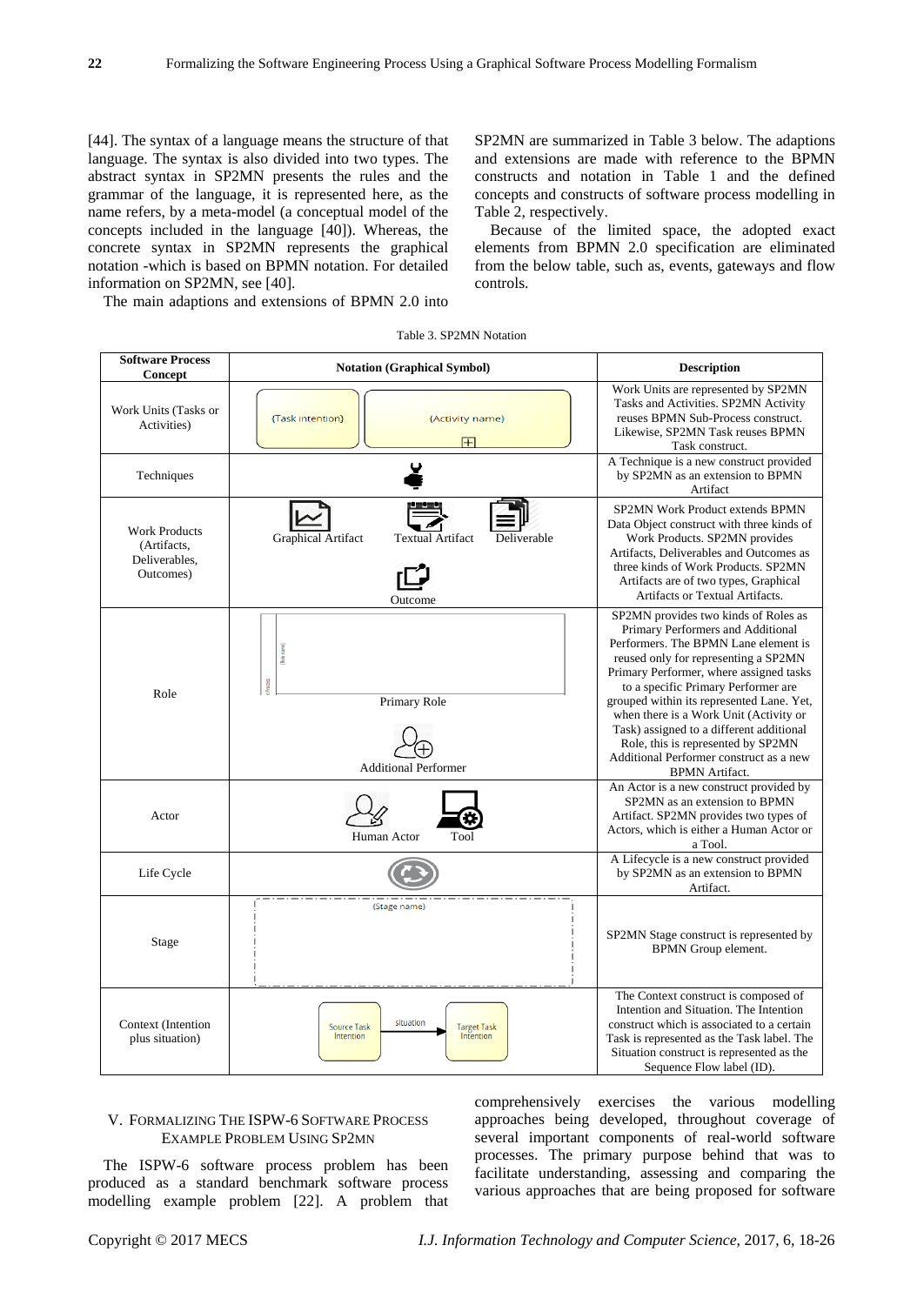process modelling.

The ISPW-6 problem concerns with a software change request occurring at the end of the development project. A number of activities are defined including: Modify Design; Review Design; Modify Code; Modify Test Plans; Modify Unit Test Package; and Test Unit. Some activities may be executed in parallel, while others have to be executed in a sequential manner. In each activity, there are also defined roles, tools, source files, and preconditions and post-conditions which must be respected by the software engineers to complete the task. In general, the description of ISPW-6 software process problem mainly consists of the following elements:

- Responsibilities: which describe the responsible roles within the software process, e.g. Project Manager, Design Engineer, QA Engineer and so on.
- Steps (work units): which describe the actions to be performed by one or more responsible role, such as: Modify Design, Review Design, Modify Code, and so on.
- Inputs/Outputs: which describe the work products required or produced by each specified step.
- Constraints (pre-conditions and post-conditions): which describe the sequencing of steps, which in turn is useful for representing the Context concept.

For a detailed information about how are these elements presented in ISPW-6 problem scenario, refer back to [22].

"Fig. 1," represents a portion of the overall software process model solution according to SP2MN specification for ISPW-6.

The figure shows the modelled tasks, such as "Manage Plan", "Manage Resources", "Modify Design", "Modify Code" and so on. It expresses the "Project Manager" role as a lane that contains all the tasks that are assigned to this role. "Design Engineer" represents another role with its assigned tasks.

For more elaborations, the first task, "Manage Resources" starts when it receives a message signal from "Configuration Control Board", which represented as an external entity to the process. The task is valid when the situation "change is authorized" is valid. The Manage plan task takes "Requirements Change" and "Project Plans" as input work products. Both products are kind of deliverable work products (refer to (Table 3)). The task has the Project Plans product as an output product. Project Plans has a textual kind of representation formalism; therefore, it was represented as a textual artifact in the model. Project Plans status is set as updated. Updated project plans are the triggering situation for the following intention of the task "Manage Resources". Manage Resources task produces "Task Assignments and Scheduled Dates" work product, where the creation of this product triggers the other subsequent tasks, and hence other all tasks are forked by a Parallel Gateway to be executed in parallel before joining again at the end of the process when completing all tasks.



Fig.1. ISPW-6 software process model according to SP2MN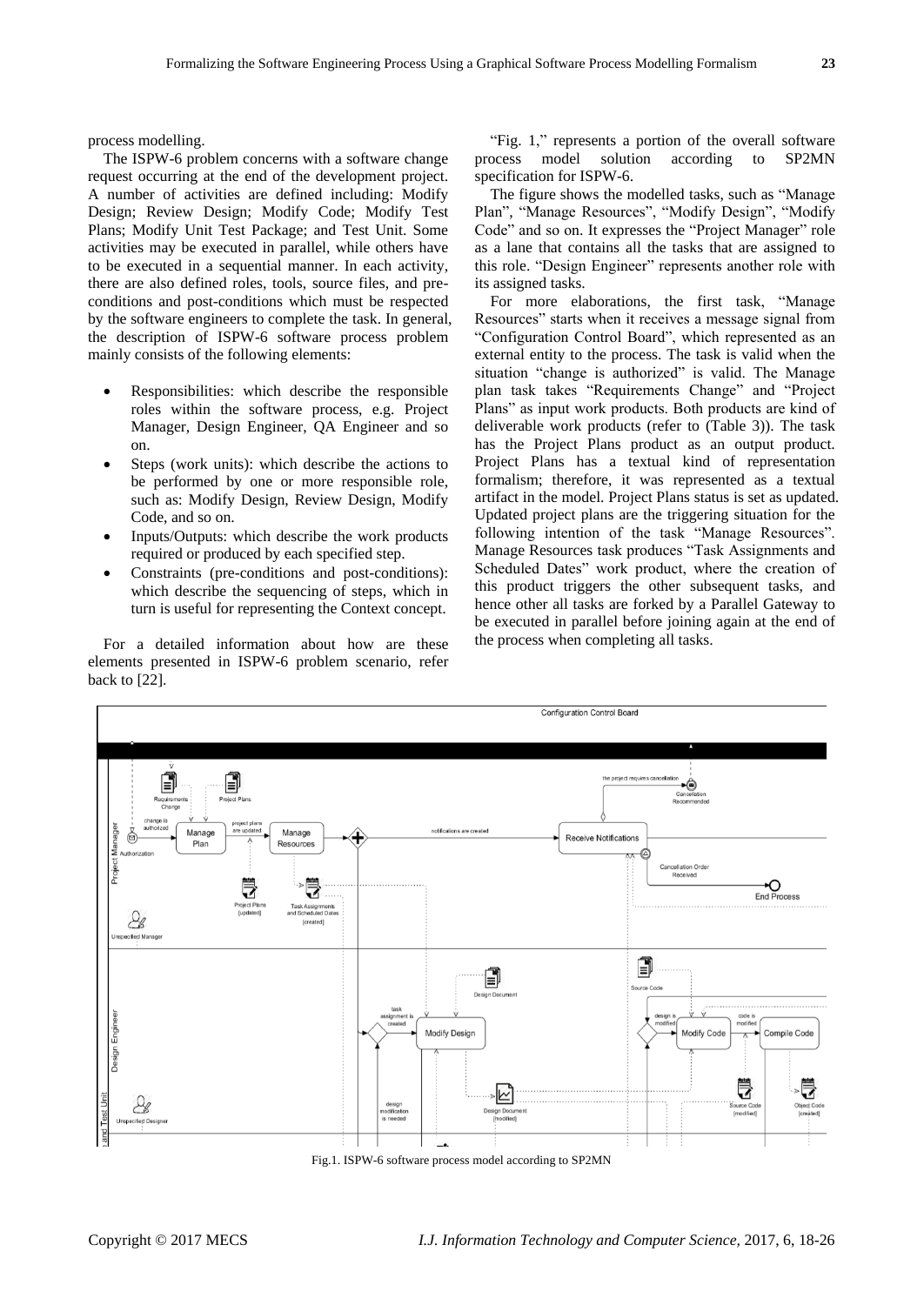#### VI. RESULTS

The following discussion focuses on the issues relating to the effectiveness of representation and expressiveness of the SP2MN notation as compared to other SPMLs.

SP2MN has provided solutions to the ISPW-6 problem which have demonstrated that SP2MN notation is simple and intuitive. This is seen as due to the reasons are that SP2MN adopts a visual syntax, and the general structure of the SP2MN graphs resembles the structure of a conventional process models.

Many other SPMLs have also employed a visual notation. These SPMLs have also utilized the ISPW-6 problem to design and evaluate their proposal. Therefore,

in order to demonstrate the expressiveness power of SP2MN, this process example will also be used as a standard for comparing our results with other similar SPMLs that are applied on the same example. The chosen SPMLs are; Grundy & Hosking approach [12] and UML4SPM [19, 45]. The approaches have been chosen due to their similarity to our proposed approach in terms of, the covered concepts in their languages and the representation formalism of their languages.

The expressiveness power of the proposed approach with compared to other similar SPMLs based on standard ISPW-6 software process problem is demonstrated in Table 4 below.

| <b>ISPW-6 software process</b><br>elements to be represented<br>[22]  | As represented by [12]                                                                        | As represented by<br><b>UML4SPM [45]</b>                                             | As represented by this approach<br>(SP2MN) [9]                                                                                                                                                                                         |
|-----------------------------------------------------------------------|-----------------------------------------------------------------------------------------------|--------------------------------------------------------------------------------------|----------------------------------------------------------------------------------------------------------------------------------------------------------------------------------------------------------------------------------------|
| Work units/steps                                                      | Represented as tasks.                                                                         | Represented as abstract<br>activity concept only.                                    | Work units are represented as tasks, sub-<br>processes. Moreover, the technique, as well<br>as the stage and lifecycle concepts<br>representations are supported.                                                                      |
| Work products (as inputs or<br><i>outputs</i> )                       | Work product is<br>represented.                                                               | Work products and product<br>states are represented.                                 | Work products, product kinds (deliverable,<br>or artifact), product types (Graphical, or<br>Textual), and representation formalism, in<br>addition to product state are represented.                                                   |
| Responsibility (Roles)                                                | Roles are represented.                                                                        | Roles are represented.                                                               | Roles, primary and additional roles are<br>represented.                                                                                                                                                                                |
| <b>Actors</b><br>(Although it is not specified<br>in $ISPW-6$ )       | Human actors and tools<br>representation is<br>supported.                                     | Human actors and tools<br>representation is supported.                               | Human actors and tools is supported.                                                                                                                                                                                                   |
| Constraints (Pre-conditions<br>and Post-conditions)                   | Post-condition is<br>implicitly represented by<br>the (finishing state)<br>concept.           | Only represented by abstract<br>pre-condition and post-<br>condition.                | Pre-conditions are represented by intentions<br>which are associated to tasks. Post-<br>conditions are represented by situations that<br>are needed to trigger such tasks.                                                             |
| Communication between<br>participants, roles and their<br>work units. | Some events are used as<br>means to trigger actions<br>that allow stage/task<br>state change. | Massage communication<br>between activities, and send<br>signal actions.             | The software process participants are clearly<br>represented by separate pools and the<br>communication flow between them is by<br>messages. The communication within the<br>process is by signal events and data<br>association flow. |
| Activities Sequence and<br>Coordination                               | Represented by event<br>flow concept. In addition<br>to, AND, OR stages.                      | Represented by control flow,<br>object flow, and control<br>nodes.                   | Represented by sequence flow. As well as,<br>parallel, inclusive and exclusive gateways<br>and nodes.                                                                                                                                  |
| Software process<br>events/states                                     | Start stage, and end<br>stage.                                                                | Start, end, message, change<br>and time events.                                      | Represented by rich set of, start,<br>intermediate, and end events.                                                                                                                                                                    |
| Modularization (Although it<br>is not required by ISPW-6)             | Not handled.                                                                                  | Supported implicitly and<br>partially by the represented<br>UML software activities. | It is supported by tasks that are represented<br>as autonomous sections<br>(associated with Contexts), which are<br>eligible to be defined and represented as<br>method services.                                                      |

#### Table 4. Expressiveness of SP2MN compared to similar languages

#### VII. CONCLUSION

A major issue for modelling the software process is to enhance the understanding and communication among software process users. For this aim a software process modelling language in use has to be simple and adoptable.

SP2MN concerns the reusing and adapting BPMN 2.0, as a clear, simple, understandable, as well as being standard, widely acceptable and used formalism for process modelling. SP2MN also extends BPMN in order to provide an expressive software process modelling language.

This paper has presented an evaluation of SP2MN

modelling on the international standard benchmark ISPW-6 software process example problem. This case study has proven the validity of SP2MN.

Moreover, the evaluation with other similar SPMLs has proven the effectiveness of SP2MN in terms of the language syntax and semantics.

#### **REFERENCES**

- [1] B. Henderson-Sellers and J. Ralyte, "Situational Method Engineering: State-of-the-Art Review," J. UCS, vol. 16, no. 3, pp. 424-478, 2010.
- [2] J. Lonchamp, "A Structured Conceptual and Terminological Framework for Software Process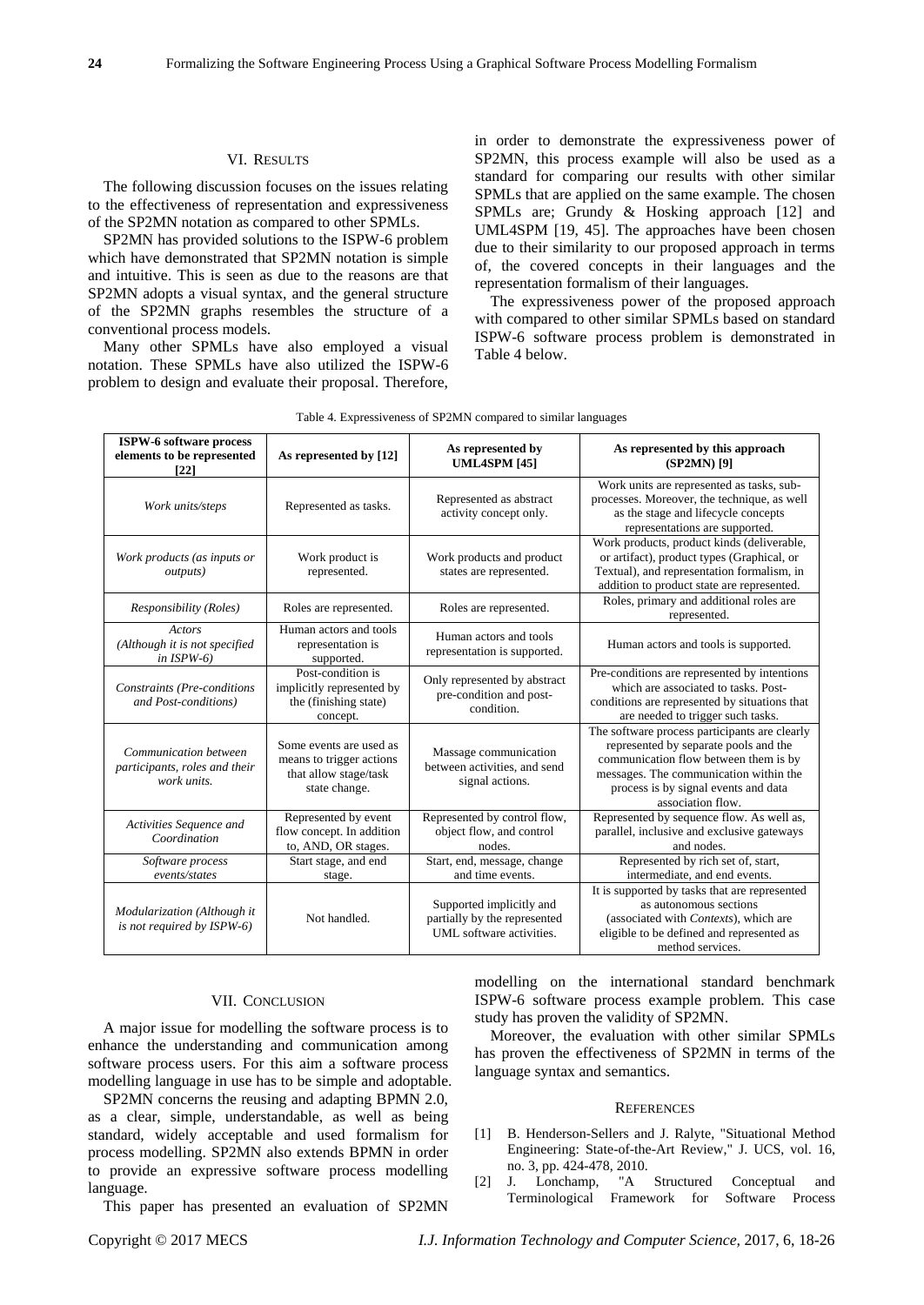- [3] L. Osterweil, "Software processes are software too," in Proceedings of the 9th international conference on Software Engineering, 1987, pp. 2-13: IEEE Computer Society Press.
- [4] S. Brinkkemper, "Method engineering: engineering of information systems development methods and tools," Information and software technology, vol. 38, no. 4, pp. 275-280, 1996.
- [5] A. Finkelsteiin, J. Kramer, and B. Nuseibeh, Software process modelling and technology. John Wiley & Sons, Inc., 1994.
- [6] S. T. Acuna and X. Ferre, "Software Process Modelling," in ISAS-SCI (1), 2001, pp. 237-242.
- [7] A. Fuggetta, "Software process: a roadmap," in Proceedings of the Conference on the Future of Software Engineering, 2000, pp. 25-34: ACM.
- [8] P. Ruiz, A. Quispe, M. a. C. Bastarrica, and J. A. Hurtado, "Formalizing the software process in small companies," 8CCC, Colombia (August 2013), 2013.
- B. Curtis, M. I. Kellner, and J. Over, "Process modeling," Communications of the ACM, vol. 35, no. 9, pp. 75-90, 1992.
- [10] S. T. Acuna and N. Juristo, Software process modeling. Springer Science & Business Media, 2006.
- [11] M. I. Kellner, "Software process modeling at SEI," in In Software Maintenance, Scottsdale, AZ, 1988, p. 78: IEEE.
- [12] J. C. Grundy and J. G. Hosking, "Serendipity: integrated environment support for process modelling, enactment and work coordination," in Process Technology: Springer, 1998, pp. 27-60.
- [13] D. Harel, "Statecharts: A visual formalism for complex systems," Science of computer programming, vol. 8, no. 3, pp. 231-274, 1987.
- [14] D. Kartson, G. Balbo, S. Donatelli, G. Franceschinis, and G. Conte, Modelling with generalized stochastic Petri nets. John Wiley & Sons, Inc., 1994.
- [15] R. Atan, "Use Of An Attribute Grammar For Software Process Measurement," Universiti Putra Malaysia, 2005.
- [16] OMG. (2008). Software & Systems Process Engineering Metamodel Specification (SPEM) - Version 2.0. Available: <http://www.omg.org/spec/SPEM/2.0/>
- [17] X. Franch and J. M. Riba, "A structured approach to software process modelling," in Euromicro Conference, 1998. Proceedings. 24th, 1998, vol. 2, pp. 753-762: IEEE.
- [18] E. D. Nitto, L. Lavazza, M. Schiavoni, E. Tracanella, and M. Trombetta, "Deriving executable process descriptions from UML," in Software Engineering, 2002. ICSE 2002. Proceedings of the 24rd International Conference on, 2002, pp. 155-165: IEEE.
- [19] R. Bendraou, M. P. Gervais, and X. Blanc, "UML4SPM: An executable software process modeling language providing high-level abstractions," in Enterprise Distributed Object Computing Conference, 2006. EDOC'06. 10th IEEE International, 2006, pp. 297-306: IEEE.
- [20] M. Felleisen, "On the expressive power of programming languages," Science of computer programming, vol. 17, no. 1, pp. 35-75, 1991.
- [21] M. Felleisen, "On the expressive power of programming languages," in ESOP'90: Springer, 1990, pp. 134-151.
- [22] M. Kellner et al., "ISPW-6 software process example," in 6th International Software Process Workshop, Japan, 1991, pp. 176-187: IEEE.
- [23] OMG. (2011). Business Process Model and Notation (BPMN). Available: <http://www.omg.org/spec/BPMN/2.0/>
- [24] OMG. (2009). UML Version 2.2. Available: <http://www.omg.org/spec/UML/2.2/>
- [25] P. Wohed, W. M. P. van der Aalst, M. Dumas, A. H. M. ter Hofstede, and N. Russell, On the suitability of BPMN for business process modelling. Springer, 2006.
- [26] J. C. Recker, M. zur Muehlen, K. Siau, J. Erickson, and M. Indulska, "Measuring method complexity: UML versus BPMN," 2009.
- [27] G. Aagesen and J. Krogstie, "BPMN 2.0 for modeling business processes," in Handbook on Business Process Management 1: Springer, 2014, pp. 219-250.
- [28] L. Eloranta, E. Kallio, and I. Terho, "A Notation Evaluation of BPMN and UML Activity Diagrams $\hat{a}\hat{\epsilon}$ -," Special course in information systems, 2006.
- [29] C. V. Geambaşu, "BPMN vs. UML Activity Diagram for Business Process Modeling," 2012.
- [30] M. R. Khabbazi, M. K. Hasan, R. Sulaiman, A. Shapi'i, and A. Taei-Zadeh, "Business Process Modelling in Production Logistics: Complementary Use of BPMN and UML," Middle-East Journal of Scientific Research, vol. 15, no. 4, pp. 516-529, 2013.
- [31] S. Meyer, K. Sperner, C. Magerkurth, and J. Pasquier, "Towards modeling real-world aware business processes," in Proceedings of the Second International Workshop on Web of Things, 2011, p. 8: ACM.
- [32] D. Peixoto, V. Batista, A. Atayde, E. Borges, R. Resende, and C. P $\tilde{A}$  dua, "A comparison of BPMN and UML 2.0 activity diagrams," VII Simposio Brasileiro de Qualidade de Software, vol. 56, 2008.
- [33] Van Der Aalst, Wil M. P., and A. H. M. Ter Hofstede, "Workflow patterns put into context," Software & Systems Modeling, vol. 11, no. 3, pp. 319-323, 2012.
- [34] C. Rolland, V. Plihon, and J. Ralyte, "Specifying the reuse context of scenario method chunks," in Advanced Information Systems Engineering, 1998, pp. 191-218: Springer.
- [35] D. G. Firesmith and B. Henderson-Sellers, The OPEN process framework: An introduction. Pearson Education, 2002.
- [36] M. Cossentino, S. Gaglio, A. Garro, and V. Seidita, "Method fragments for agent design methodologies: from standardisation to research," International Journal of Agent-Oriented Software Engineering, vol. 1, no. 1, pp. 91-121, 2007.
- [37] W. S. Humphrey and M. I. Kellner, "Software process modeling: principles of entity process models," in Proceedings of the 11th international conference on Software engineering, 1989, pp. 331-342: ACM.
- [38] R. Deneckère, A. Iacovelli, E. Kornyshova, and C. Souveyet, "From method fragments to method services," *arXiv preprint arXiv:0911.0428,* 2009.
- [39] B. Henderson-Sellers and C. Gonzalez-Perez, "A comparison of four process metamodels and the creation of a new generic standard," *Information and software technology,* vol. 47, no. 1, pp. 49-65, 2005.
- [40] H. Khdair and Z. A. Othman, "SP2MN: A Software Process Meta-modeling Language," *International Review on Computers and Software,* vol. 10, no. 7, pp. 726-734, 2015.
- [41] J. Ralyte and C. Rolland, "An approach for method reengineering," in *Conceptual Modeling—ER 2001*: Springer, 2001, pp. 471-484.
- [42] C. Cauvet, "Method engineering: a service-oriented approach," in *Intentional Perspectives on Information Systems Engineering*: Springer, 2010, pp. 335-354.
- [43] C. Rolland, C. Souveyet, and M. Moreno, "An approach for defining ways-of-working," *Information Systems,* vol.